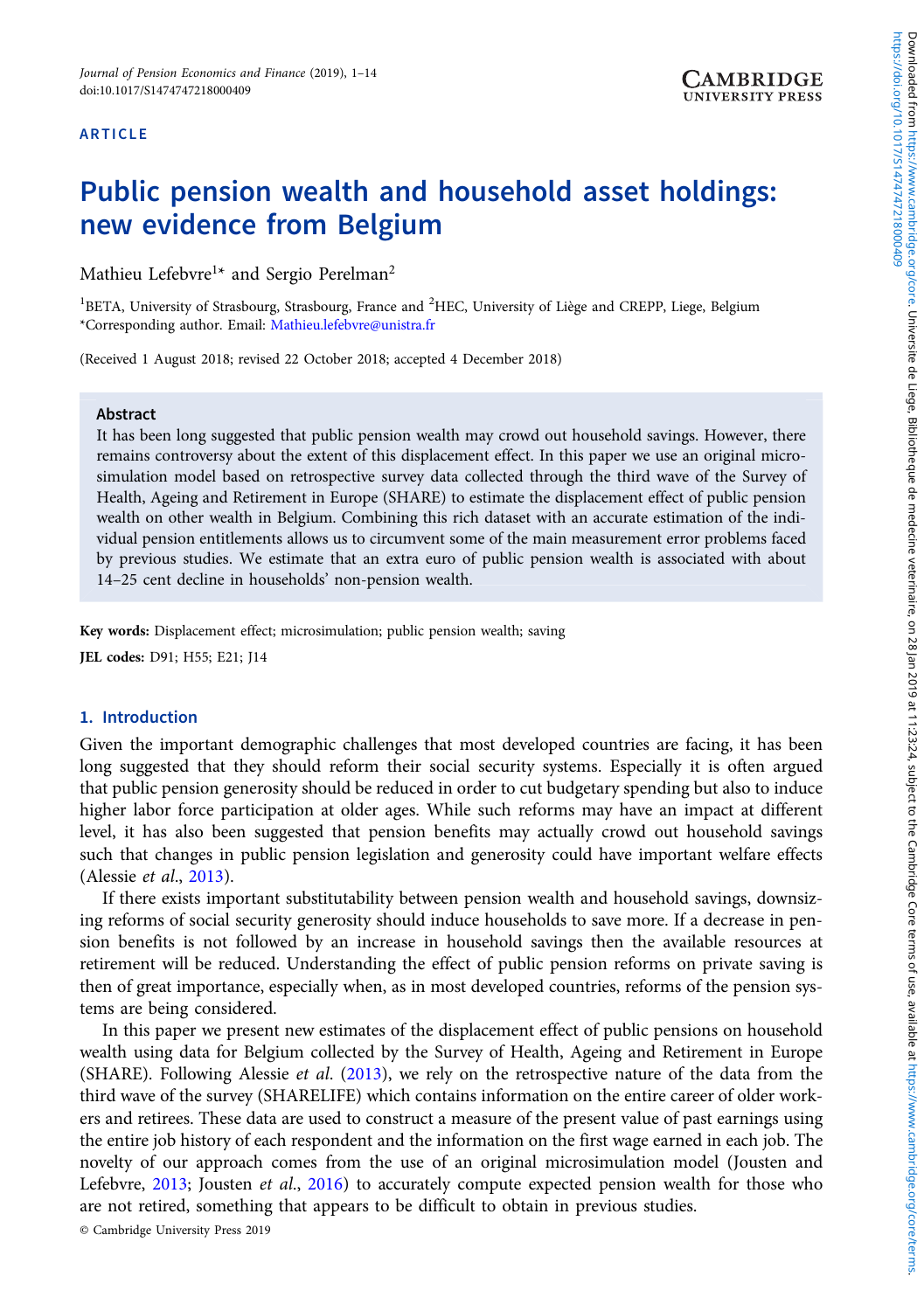Several authors have tried to estimate empirically the relationship between pension wealth and private wealth and their results are not conclusive. In his seminal paper, Feldstein [\(1974](#page-12-0)) using timeseries aggregate saving rates indicated a displacement effect of pension wealth on household savings of about −40 cents per dollar of pension benefits. Since then many papers have used microeconomic datasets (mainly cross-sectional household studies) to investigate the level of the displacement effect, in the USA and in Europe. The results vary from an offset close to 0 to an offset close to 100% of non-pension wealth with respect to each unit of pension wealth.<sup>1</sup>

The wide range of estimates is due to the variety of empirical methodologies across studies. It reflects also the difficulty to correctly identify and estimate the relationship between the provision of pension benefits and household savings. The presence of unobserved heterogeneity makes it difficult to identify the effect of different levels of pension wealth on different saving behavior. Particularly, Gale [\(1998](#page-12-0)) shows that regressing non-pension wealth on pension wealth and other cash earning variables provide biased downward crowd-out estimates. He stresses the importance to adjusting pension wealth for the age of the individual. Because of unobserved differences in saving behavior, there is likely positive correlation between wealth and retirement age. He suggests removing the bias by applying an adjustment factor to pension wealth that takes into account the age of the individual, the so-called Gale's Q.

Another important issue concerns the difficulty to obtain an accurate measure of lifetime earnings and pension wealth as well as an accurate measure of private wealth. Usually household surveys do not provide measures of lifetime earnings so that most studies rely on proxy measures for lifetime earnings. This in turn makes difficult to obtain an accurate measure of pension wealth. Engelhart and Kumar ([2011](#page-12-0)), using data on older workers from the US Health and Retirement Study, adopt an instrumental variable approach to account for the measurement error in pension wealth and circum-vent these difficulties. Hurd et al. ([2012](#page-12-0)) aggregate cross-country data by education and marital status to tackle problems with omitted variables and measurement errors. The problem is that even when they are observed, both present value of past and future earnings and pension wealth are measured with errors which can bias the estimates of the displacement effect.

Using also retrospective data from SHARE, Alessie et al. [\(2013\)](#page-12-0) propose a restricted model for which they can sign the impact of correlated measurement errors on the estimators. They provide 'lower bound' estimates using a sample of retirees for whom they know lifetime income and pension wealth come from two independent series of surveys questions. While these two variables are possibly measured with errors, the correlation between these measurement errors is likely to be small.

We also use data from SHARE but we rely on a detailed microsimulation model to compute pension wealth. We believe that the microsimulation allows us to tackle some of the measurement issues, especially the measurement errors in measures of lifetime earnings and pension wealth when they are not observed. By using a microsimulation, the calculation of the pension benefit takes into account the actual rules of the social security administration but also relies on the non-linearity of the pension formula. This is particularly important in Belgium where there are floors and ceilings applied both to lifetime incomes and pension amounts. There are also specific rules for the computation of pension benefits for individuals who, during their working career, were subject to different public pension schemes. In addition, the microsimulation allows us to calculate the pension entitlements for any individual. This means we can then estimate the displacement effect both for men and women (for whom data are often scarce) as well as at the household level.

We find evidence of a modest displacement effect of 14% to 25% of public pensions on private wealth depending on the econometric specification. The estimated effect is significantly different

<sup>&</sup>lt;sup>1</sup>Among others, see Feldstein and Pellechio [\(1979\)](#page-12-0), Kotlikoff ([1979](#page-12-0)), Hubbard ([1986](#page-12-0)), Gale ([1998\)](#page-12-0) for the USA; Dicks-Mireaux and King ([1984](#page-12-0)) for Canada; Attanasio and Rowhedder ([2003\)](#page-12-0) for the UK; Jappelli ([1995\)](#page-12-0), Attanasio and Brugiavini ([2003\)](#page-12-0) for Italy; Alessie et al. ([1997](#page-11-0)) for the Netherlands; Klump and Kim [\(2010\)](#page-12-0) for Germany; Blanchet et al. ([2016\)](#page-12-0) for France; Lachowska and Myck [\(2015](#page-12-0)) for Poland and Hurd et al. ([2012\)](#page-12-0), Alessie et al. ([2013\)](#page-12-0) for cross-country analysis.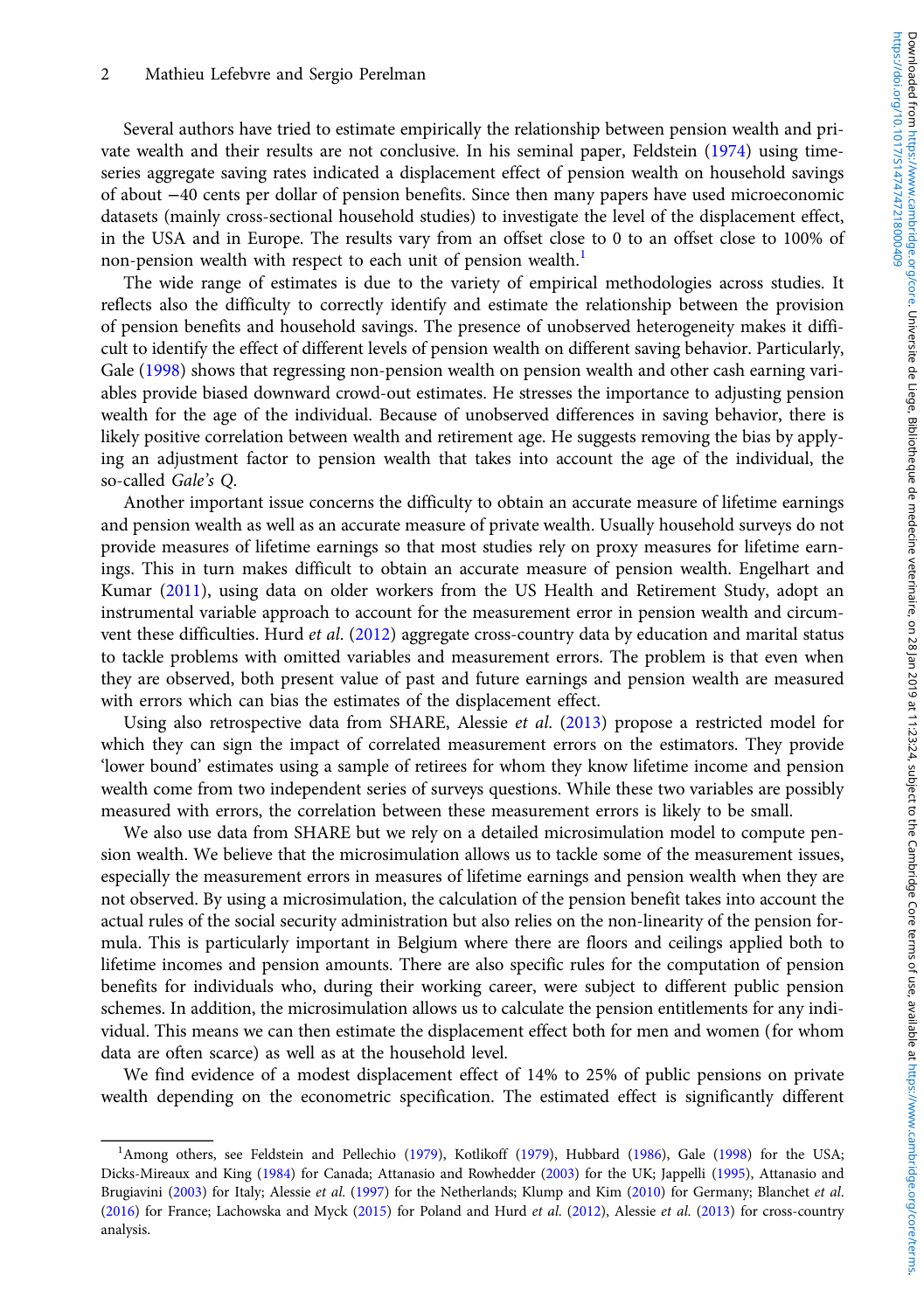<span id="page-2-0"></span>from 0 and −1. These results are different than those found by Alessie et al. [\(2013\)](#page-12-0) with their full sample of SHARE countries. However our results are much in line with the lower bounds they obtained for a subsample of retirees for whom the effect of measurement errors is likely to be small.

In a robustness section we show that the difference seems to be directly related to the estimation of the pension wealth that in our case is obtained taken into account all the social security rules and for which we can expect the correlation between the measurement errors to be reduced. It is worth to add that our results depend on the availability of a detailed microsimulation model of pension rights which is difficult to be undertaken for several countries. A notable exception has been the International Social Security project of the NBER which has shown the usefulness of such a method in a comparative framework (see i.e., Gruber and Wise, [2004](#page-12-0) and [2007\)](#page-12-0).

The rest of the paper is organized as follows. Section 2 outlines the institutional background of the Belgian pension schemes. [Section 3](#page-3-0) presents a simple life-cycle framework that will guide the empirical specification. We then present in [Section 4](#page-4-0) our data as well as the variables and the microsimulation we use. [Section 5](#page-6-0) presents the results, including robustness checks, and [Section 7](#page-11-0) concludes.

# 2. Institutional framework

The Belgian public retirement system is characterized by three large sectoral schemes, one for the private sector wage-earners, one for the public sector and one for the self-employed.<sup>2</sup> The main system is the wage-earners public pension scheme. Individuals are eligible to full benefits at the age of 65 but it allows voluntary retirement from age 60. The pension benefit corresponds to 75% of average lifetime earnings for one-earner couples and to 60% for others. There are floors and ceilings for earnings taken into account, fully updated for inflation but only partially for real wages growth. A full career corresponds to 45 years of earnings or assimilated periods. Indeed a peculiar feature of the system is that period of one's life spent on replacement income (such as unemployment or disability) fully counts as years worked in the computation of the retirement benefits. For any such periods, wages from previous periods at work are inserted into individuals' records file. Benefits are shielded against inflation through an automatic price adjustment and are subject to an earning test.<sup>3</sup>

The system for self-employed is very similar to the wage-earners. Full public pension benefits are available at age 65 with a complete earnings history of 45 years, as in the private sector scheme. Benefits are based on average earnings but for the years before 1984, a lump-sum amount is taken into account. However, in practice, wage-earners pension benefits are in average near 50% higher that self-employed benefits.<sup>4</sup> The main reason explaining this gap is that professional earnings entering in the computation of self-employed pensions are only partially considered. More precisely, earnings are multiplied by a fraction which corresponds to the ratio between self-employed and wage-earners payroll taxes rates (0.541 and 0.663 for earnings above or below the €31,820 threshold in 2016, respectively (INASTI-RSVZ, [2017](#page-12-0))).

Civil servants face compulsory retirement at the latest at age 65 but it is possible to opt for early retirement. Public sector pensions are based on the income earned during the last 5 years before retirement. Benefits are equal to 75%, at maximum, of the average wages over the last 5 years. The system also applies floors and ceilings which are much more generous than in the private sector. Public pensions are indexed on average wages in the public sector, which make them much more advantageous

<sup>&</sup>lt;sup>2</sup>A good review of the various Belgian public pension schemes can be found in Dellis et al. ([2004\)](#page-12-0) and Jousten et al. ([2012\)](#page-12-0). The main features of these schemes remain unchanged over several decades. The only exception was the increase of women normal age of retirement in 1997, from 60 to 65 to reach that of men, with a transition period going to 2009.

<sup>&</sup>lt;sup>3</sup>Minimum pension benefits and pensions paid to oldest pensioners are also updated regularly to take into account real earnings evolution, known as 'the adaptation to well-being'.

Average annual pension benefits for pensioners with wage-earner and self-employed exclusive careers were €14,549 and €9,990, respectively (own computations based on pension beneficiaries statistics from ONP-RVP [\(2016\)](#page-12-0)).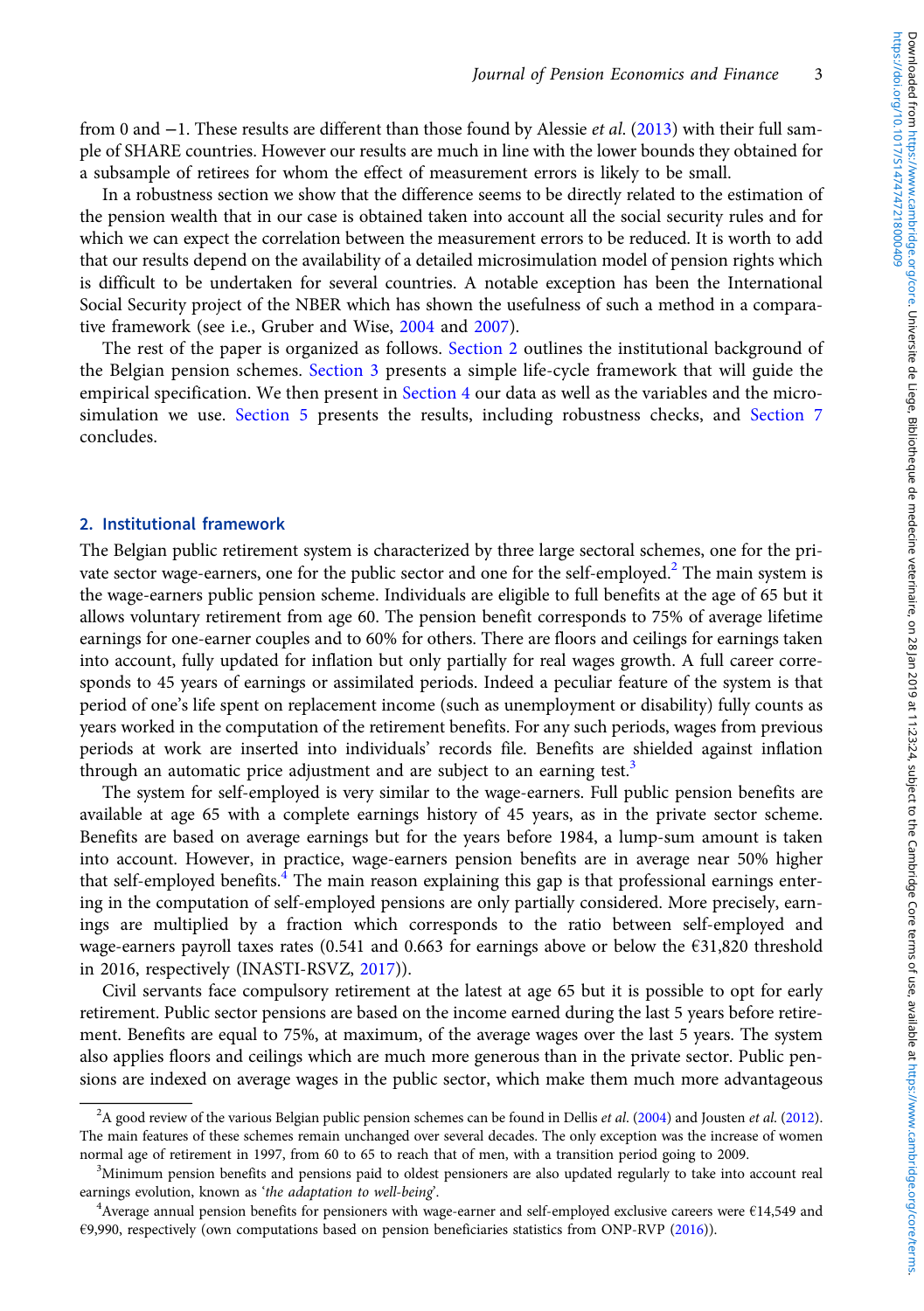<span id="page-3-0"></span>for higher-income individuals. In average, €28.296 is the average annual amount of before tax civilservant pensions in 2015. That is more than double of wage-earner pensions (PDOS-SDPSP, [2016](#page-12-0)).

Overall it is possible to accumulate rights in several schemes and to obtain a kind of a mixed pension. This case is frequent and then each scheme accounts for a part of the total pension benefits. Nevertheless, Belgian public pension benefits reflect generosity differences across schemes and are highly dispersed. As a direct consequence, public pension wealth is also unequally distributed across individuals and households, and in this paper we try to estimate how, and to which degree, pension rights are substitute for wealth accumulation.

## 3. Theoretical framework and empirical specification

We follow Engelhardt and Kumar ([2011](#page-12-0)) and Alessie et al. [\(2013\)](#page-12-0) who consider a simple life-cycle model formulated by Gale [\(1998\)](#page-12-0). Especially we follow Alessie et al. ([2013](#page-12-0)) who derive the equation of interest from a simple discrete-time counterpart of the model. We assume that an individual lives from period 1 to period T and retirement occurs at time R. Utility is derived from consumption and is assumed to be isoelastic and exhibits constant relative risk aversion. The consumer maximizes lifetime utility:

$$
\max_{C_{\tau}} \sum_{\tau=1}^{T} (1+\rho)^{1-\tau} \frac{C_{\tau}^{1-\gamma}}{1-\gamma}
$$
 (1)

subject to the intertemporal budget constraint

$$
\sum_{\tau=1}^{T} (1+r)^{1-\tau} C_{\tau} = \sum_{\tau=1}^{T} (1+r)^{1-\tau} Y_{\tau}
$$
\n
$$
= \sum_{\tau=1}^{R} (1+r)^{1-\tau} E_{\tau} + \sum_{\tau=R+1}^{T} (1+r)^{1-\tau} B_{\tau}
$$
\n(2)

where  $C_{\tau}$  and  $Y_{\tau}$  denote respectively consumption and income at time  $\tau$  wherein  $E_{\tau}$  is labor-market earnings and  $B<sub>r</sub>$  is public pension benefits; r is the constant real interest rate,  $\rho$  is the discount rate and  $\gamma$  is the coefficient of relative risk aversion.

Maximization of  $(1)$  subject to  $(2)$  implies:

$$
C_{\tau} = C_1 \left( \left( \frac{1+r}{1+\rho} \right)^{1/\gamma} \right)^{\tau-1} \tag{3}
$$

$$
C_1 = \frac{\sum_{\tau=1}^{T} (1+r)^{1-\tau} (E_{\tau} + B_{\tau})}{\sum_{\tau=1}^{T} \lambda^{\tau-1}}
$$
(4)

where

$$
\lambda = (1+r)^{-1} \left(\frac{1+r}{1+\rho}\right)^{1/\gamma}
$$

Because we are interested in the impact of public pension wealth on wealth accumulation, we can express non-pension wealth at a given age  $t$ ,  $A<sub>b</sub>$ , as the cumulative difference between income and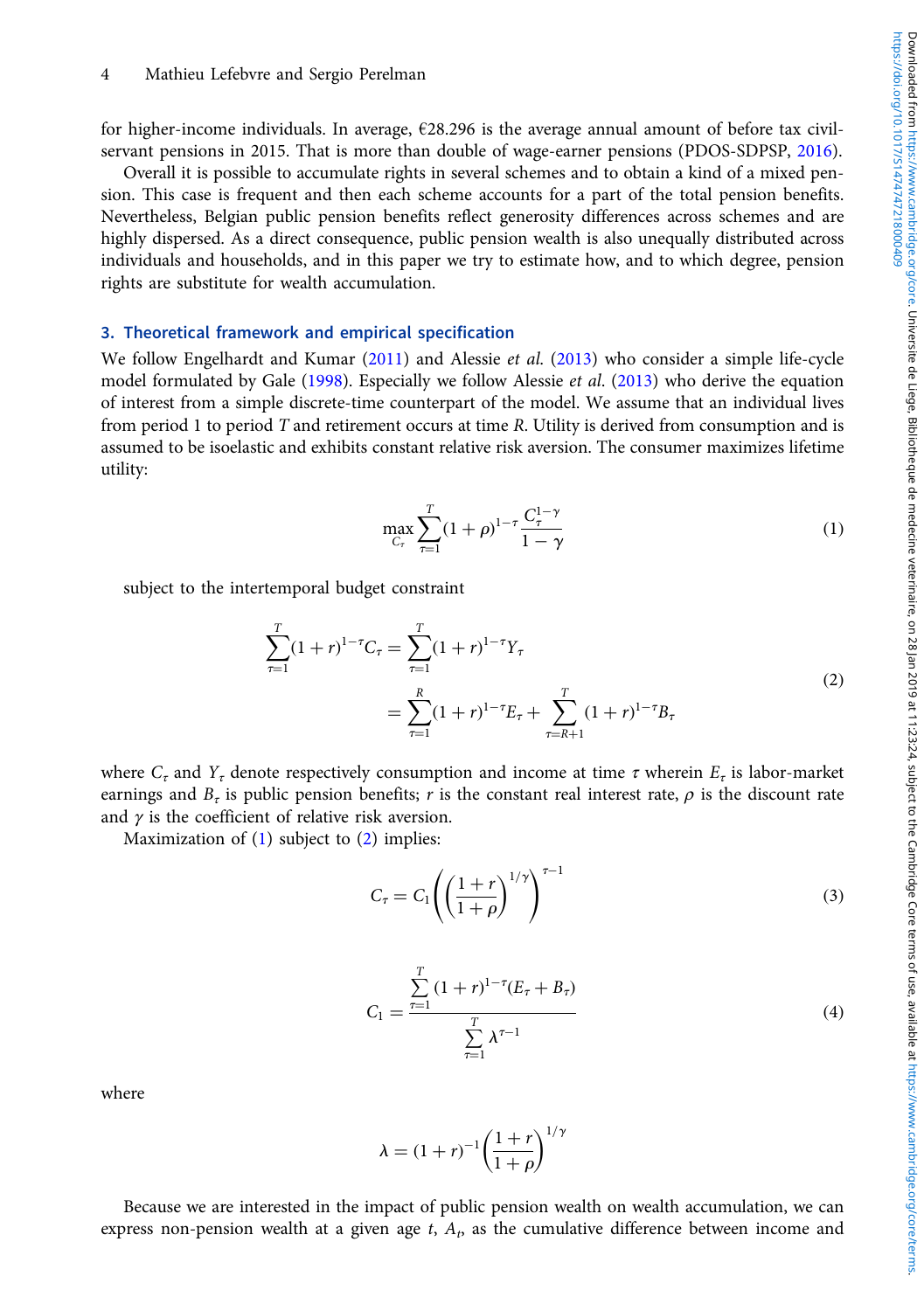<span id="page-4-0"></span>consumption and substituting  $(3)$  $(3)$  and  $(4)$ , we obtain:

$$
A_t = \sum_{\tau=1}^t (1+r)^{t-\tau} (Y_\tau - C_\tau) = \sum_{\tau=1}^t (1+r)^{t-\tau} Y_\tau
$$
  
-  $Q_t \sum_{\tau=1}^T (1+r)^{t-\tau} Y_\tau$  (5)

where  $Q_t = \sum_{\tau=1}^t \lambda^{\tau-1} / \sum_{\tau=1}^T \lambda^{\tau-1}$  is the Gale's Q, which when  $\lambda \neq 0$ , takes into account the time the consumer has had since the introduction of the pension to adjust the lifetime consumption stream (Gale,  $1998$ ). Finally, using equation ([2](#page-3-0)), equation (5) can be rewritten

$$
A_{t} = \underbrace{\sum_{\tau=1}^{t} (1+r)^{t-\tau} Y_{\tau} - Q_{t} \sum_{\tau=t}^{R} (1+r)^{t-\tau} E_{\tau} - Q_{t} \sum_{\tau=R+1}^{T} (1+r)^{t-\tau} B_{\tau}}_{P_{t}}
$$
(6)

where  $P_t$  which denotes the Gale's-Q-adjusted pension wealth and  $I_t$  is the adjusted lifetime income. Based on equation (6), our empirical strategy is to estimate the following regression:

$$
A_t = \beta_0 + \beta_1 I_t + \beta_2 P_t + X'_t \gamma + \varepsilon_t \tag{7}
$$

where  $X_t$  is a vector of individual characteristics that may affect savings. Indeed there are factors that are not taken into account in the theoretical model that may affect the relationship between wealth and the flow of earning and pensions. In equation (7), the primary variable of interest is  $P_t$  and  $\beta_2$  measures the impact of an additional euro of pension wealth on non-pension wealth.

## 4. Data

The empirical analysis uses data from the SHARE. The survey is a cross-national panel database of micro data on health, socio-economic status and social and family networks of European individuals aged 50 and over conducted since 2004–05. It covers a broad range of variables of special interest for this study such as information on employment, income, real and financial assets and the household context. The first wave of collection was in 2004/05 and there are now five waves available. Our sample of analysis is based on individuals aged between 55 and 85 in wave 2 (2006/07) in Belgium. $\overline{5}$ 

The third wave of data from SHARE, known as SHARELIFE (collected in 2008–09), asked all previous respondents (waves 1 and 2) and their partners to provide information not on their current situation but on their entire life-histories. This provides retrospective information on childhood, health, living and professional career. Thanks to the data from SHARELIFE we are able to reconstruct the individual's career history. SHARELIFE asks the respondents to provide start and end dates of each paid job they had, the characteristics of the job, as well as the first monthly wage. For those who are still employed at the time of the interview, the last monthly wage is asked and for those who are already retired the last monthly wage in the main job is asked. All these amounts are after taxes, as are the amount in wave 2 of SHARE.

This information is used to construct a panel with one observation per year for each individual, from the first job until the interview year. These data are used to calculate the various income flows entering  $I_t$ . The wage path is obtained using linear interpolation between the years for which we have wage information; that is between the different wages declared along the career and the

<sup>&</sup>lt;sup>5</sup>There are two reasons for using only the second wave of the survey. First we need to concentrate on waves that are earlier to the third wave, SHARELIFE. Second in the first wave the wages and pensions were elicited before taxes but after taxes in the second wave.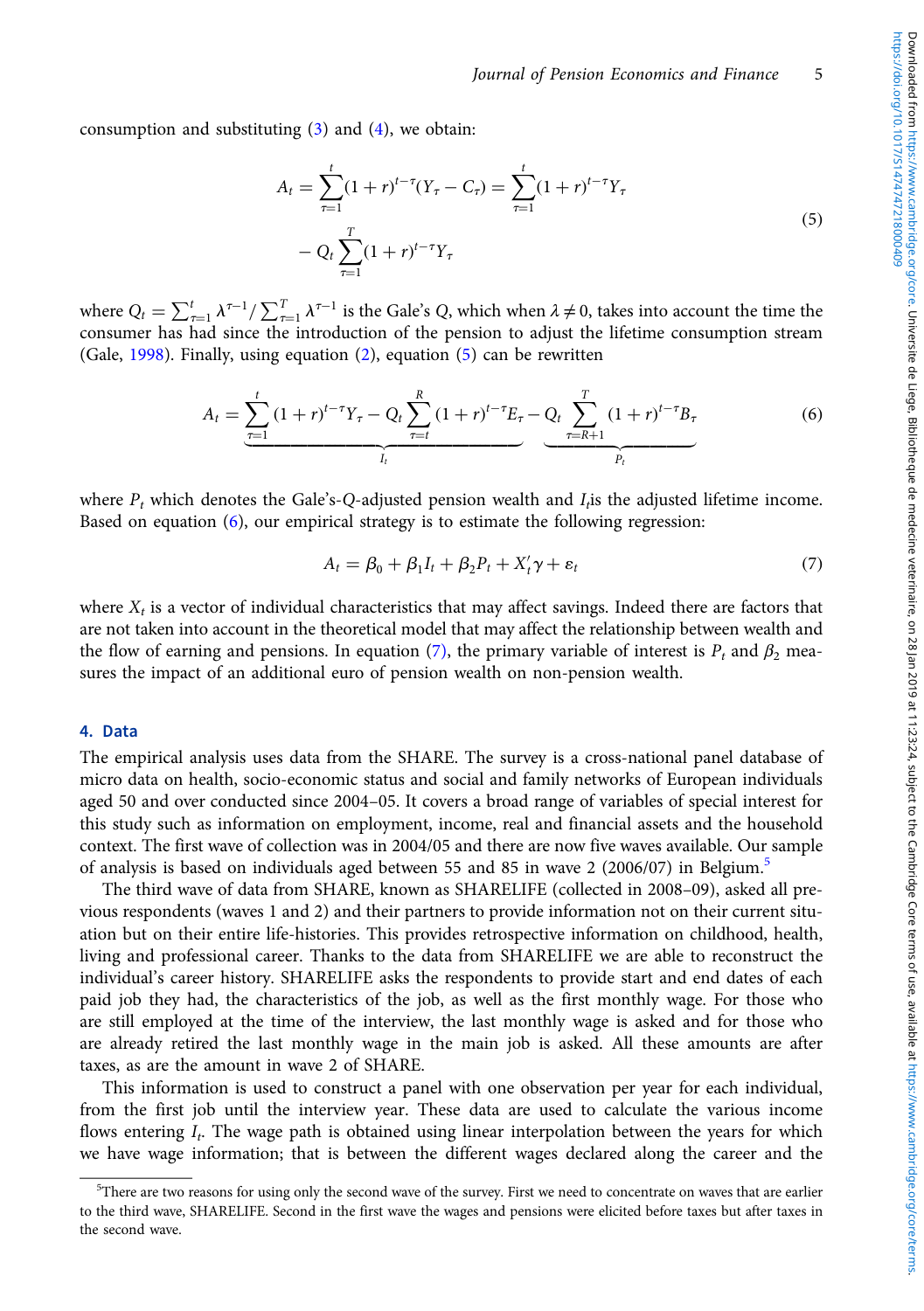last wage of the main job or the current wage of the employed. For years spent under replacement income (i.e., unemployment, disability, sickness etc.), we use actual rules applied in Belgium to calculate the benefit given occupation, earnings and family status.<sup>6</sup> Once computed in this way the complete career path, the amounts are converted in euros of the interview year. In the paper we use a constant annual interest rate  $(r)$  of 0.03, as in Alessie *et al.* [\(2013](#page-12-0)) and compounded labor income is obtained starting from the year of the first job for the retirees. Future labor income is calculated for the employed assuming constant real wages. Retirement is assumed to start in the year that the individuals declare as their expected retirement age or the statutory retirement age (65 in Belgium) if they did not specify their expectations. All future incomes are weighted by the individual probability of survival using life tables from the Human Mortality Database  $(2015)$  $(2015)$ .

Public pension benefits are obtained through two channels. For those who are already retired, the level of benefits is the one declared in the survey. For those still employed, we use a microsimulation developed for Belgium on the basis of SHARE data (see Jousten and Lefebvre, [2013;](#page-12-0) Jousten et al., [2016\)](#page-12-0). This allows us to calculate precise value of the entitlement of each individual in the survey given the actual rules applied in Belgium. Pension wealth, $P<sub>b</sub>$  is calculated applying survival probabilities from the Human Mortality Database and assuming constant real benefits as well as discount rate ( $\rho$ ) of 0.03.<sup>8</sup> The Gale's-adjustment factor, Q, is obtained with  $\lambda = 1.03^{-1}$ .

The non-pension wealth,  $A<sub>b</sub>$  is available in wave 2 at the household level. We use household net worth and its decomposition into net real wealth and net financial wealth. In SHARE data, missing values for individual and household level economic information are replaced by five imputed values for each missing ones (see Christelis, [2011\)](#page-12-0). This is the case of wealth variables so that in all estimations below we use multiple imputations techniques (see Rubin, [1987](#page-13-0)). The net real wealth is the sum of the value of the main residence minus any mortgage, the value of other real estate, the value of own share of businesses and the value of own cars. The net financial wealth is the sum of gross financial assets minus (non-mortgage) debts.

Finally we include a set of explanatory variables,  $X_t$ , to capture individual differences. In the following regressions we use age, gender, marital status, education level, self-declared health, number of children and spouse.

Our sample of analysis is based on individuals in wave 2 (2006/07) of SHARE in Belgium and for whom we have information in SHARELIFE. This amounts to 2,340 observations. We concentrate on individuals aged between 55 and 85 (1531 observations) and we exclude those who have never worked or for whom we do not have enough career information in order to construct the wage path (449 observations). We keep those who had a short career since the Belgium system does not penalize short career and applies fictitious wages to period under replacement income (see [Section 2\)](#page-2-0). We end up with a sample of 1,082 observations.

Our sample is rather large compared to previous studies using SHARE in a cross-country analysis because the microsimulation allows our sample not being too much affected by missing values and erroneous answers. Furthermore, it is even more valuable at the time of calculating the pension entitlement. Alessie *et al.* [\(2013\)](#page-12-0) calculated the pension entitlement of those still working by multiplying the expected replacement rate by the current salary. The microsimulation developed for Belgium allows us to obtain much more accurate measures. As an example, when we compare the average annual pension benefit according to the two methods, we obtain diverging results both in terms of average and standard deviation. Individuals would systematically overestimate their forthcoming pension.<sup>9</sup>

[Table 1](#page-6-0) presents descriptive statistics for the sample. It is well balanced between men and women and the average age is about 69 years old. The length of working career is about 34 years and women

<sup>&</sup>lt;sup>6</sup>Fortunately, rules of calculation of unemployment and disability benefits have not changed much during the last few decades. It facilitates the calculation of benefits for unemployment and disability spell in the past. <sup>7</sup>

Note that the microsimulation contents a taxation module that gives net and gross amounts.

<sup>&</sup>lt;sup>8</sup>Thus risk aversion does not play a role anymore.

<sup>9</sup> In our sample, the pension benefit obtained through the use of the expected replacement rate is on average €14.325  $(S.D. = \epsilon 9,196)$  while the benefit obtain thanks to the microsimulation is  $\epsilon 12,845$  (S.D. =  $\epsilon 4,056$ ) on average.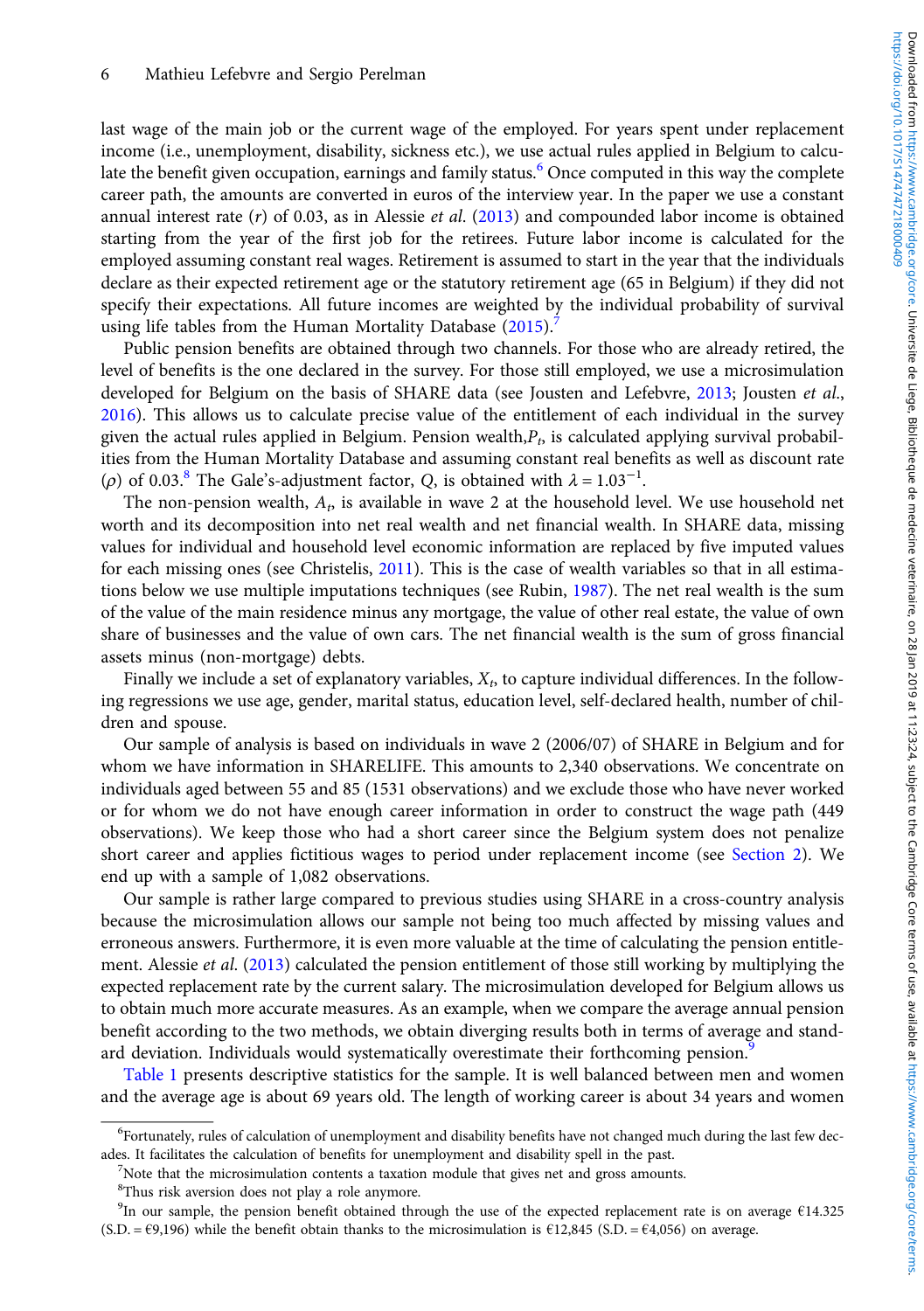|                                  | Total     | Men       | Women   |
|----------------------------------|-----------|-----------|---------|
| N                                | 1,082     | 572       | 510     |
| Age                              | 68.9      | 69.6      | 68.1    |
| Years worked                     | 34.3      | 41.4      | 26.2    |
| Retired                          | 79.5%     | 88.6%     | 69.4%   |
| Married                          | 73.3%     | 84.9%     | 60.3%   |
| Education                        |           |           |         |
| Primary                          | 24.5%     | 23.6%     | 25.5%   |
| Secondary                        | 46.5%     | 46.3%     | 46.7%   |
| Tertiary                         | 29.0%     | 30.1%     | 27.8%   |
| Health                           |           |           |         |
| Excellent or very good           | 24.9%     | 25.4%     | 24.3%   |
| Good                             | 45.8%     | 48.6%     | 42.8%   |
| Fair or poor                     | 29.3%     | 26.0%     | 33.9%   |
| Net wealth (in euros)            | 350,795   | 373,412   | 325,429 |
| Financial wealth                 | 106,630   | 124,032   | 87,111  |
| Real wealth                      | 244,166   | 249,380   | 238,317 |
| Public pension wealth (in euros) | 268,430   | 535,977   | 187,929 |
| Lifetime income (in euros)       | 1,014,498 | 1,441,151 | 535,977 |
|                                  |           |           |         |

#### <span id="page-6-0"></span>Table 1. Sample descriptive statistics

have shorter career than men. Almost 80% of the sample is retired and surprisingly this number rises to 88.6% for men while it is only 69.4% for women. Looking at the proportion that is married, we observe that only 60.3% of women are married while 84.9% of men are. Thus women in our sample are more active than men and this likely comes from our sample making constraint in which we have excluded individuals who have never worked. In the female population, it is a kind of all or nothing career decision. Those who were married and never worked, particularly women, are thus not represented in our sample. This also explains why in our sample we have more single active women than single men. Table 1 also presents the total net wealth and shows that the main part of the wealth is non-financial, especially for women. In Table 1 we also find the non-adjusted value of pension wealth (that is before Gale Q-adjustment) and lifetime income.

## 5. Results

[Table 2](#page-7-0) presents the estimation of  $\beta_1$  and  $\beta_2$  (following the model represented in equation [\(7\)](#page-4-0)) for the ordinary least squares (OLS) estimators but also using robust regression and median regression techniques to limit the impact of outliers, as in Gale [\(1998](#page-12-0)) and in Alessie et al. [\(2013](#page-12-0)). As explained in [Section 4,](#page-4-0) due to multiple imputations for missing variables of our dependent variables, the estimations are based on the imputed data and coefficients and standard errors are adjusted for the variabil-ity between imputations, see Rubin ([1987](#page-13-0)) and Little and Rubin ([2002\)](#page-12-0).<sup>10</sup> Each regression includes age, age squared, marital status, gender, the number of children, education and health as controls.<sup>11</sup>

The results indicate a displacement effect between 14% and 24% and this effect is significantly different from 0% and 100% whatever the regression. Robust and median regressions display similar results although much lower than OLS estimates. This means that an additional euro of pension wealth decreases the net wealth by 14 to 24 cents. Interestingly, the adjusted lifetime income,  $I<sub>b</sub>$  displays a positive and significant effect on savings. In all specifications, except  $OLS<sup>12</sup>$  the coefficient of the adjusted lifetime income is bigger in absolute value than pension wealth. Thus the effect of pension

<sup>&</sup>lt;sup>10</sup>SHARE presents five different imputations for the net wealth. Practically, regression estimations are executed on each of the five imputed variables to obtain five sets of coefficients and standard errors. These five estimates are then combined to obtain a set of inferential statistics. We have also estimated the same regressions without multiple imputations but clustering standard errors for repeated information within the household and it does not change much our results. Significance is identical. Results are available upon request.<br> $11$ Full regression results are available in the Appendix.

 $12$ The difference shows the importance of controlling for outliers and measurement errors in the dependent variable.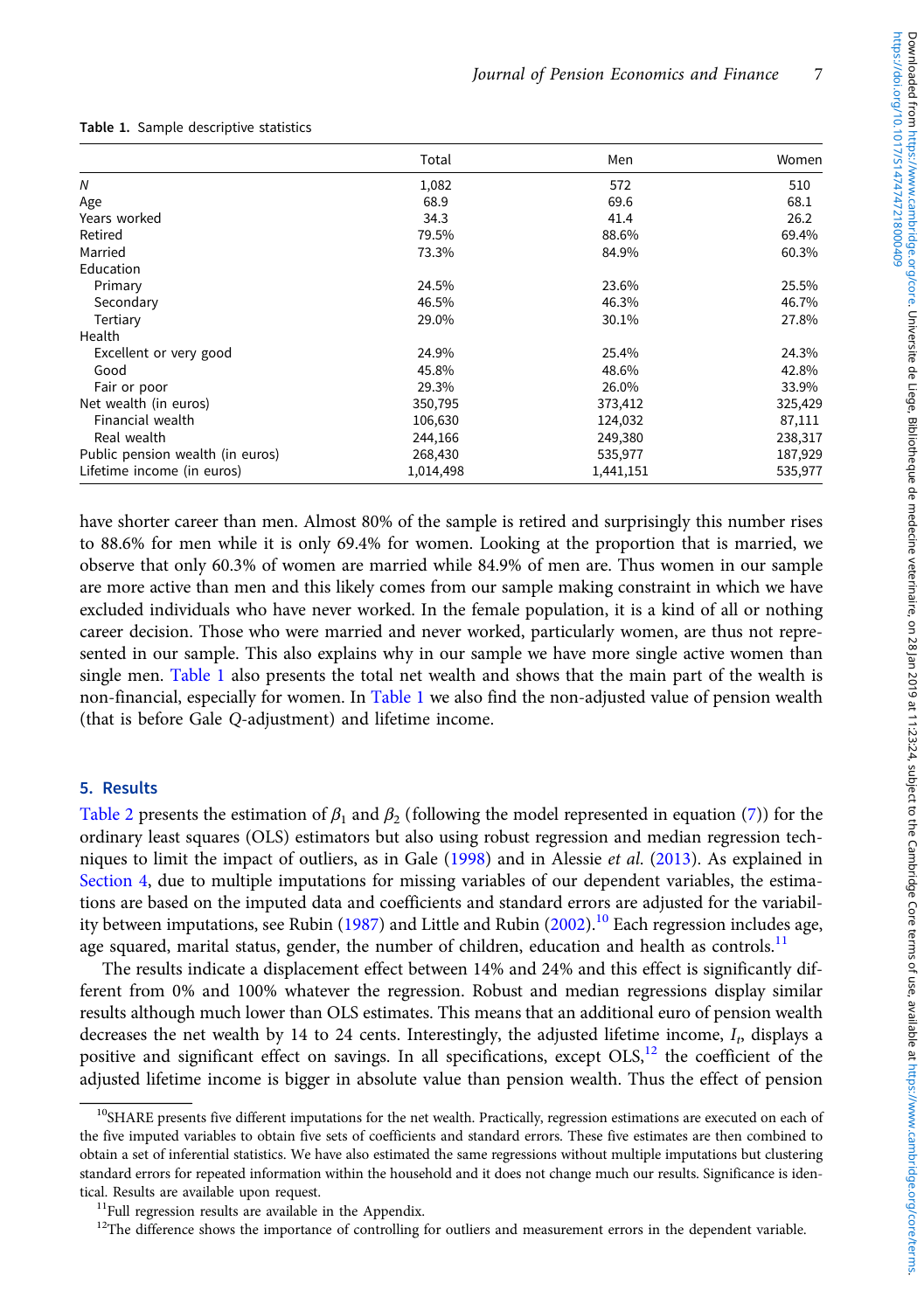|                        | <b>OLS</b>  | Robust regression | Median regression |  |
|------------------------|-------------|-------------------|-------------------|--|
| $I_t(\beta_1)$         | $0.172***$  | $0.188***$        | $0.182***$        |  |
|                        | (0.062)     | (0.047)           | (0.040)           |  |
| $P_t(\beta_2)$         | $-0.238***$ | $-0.127***$       | $-0.143***$       |  |
|                        | (0.067)     | (0.042)           | (0.050)           |  |
| N                      | 1,082       | 1,082             | 1,082             |  |
| p-value $\beta_2 = -1$ | 0.000       | 0.000             | 0.000             |  |

<span id="page-7-0"></span>Table 2. Effect of public pension wealth on net non-pension wealth – full sample

 $*_{D}$  < 0.1,  $*_{D}$  < 0.05,  $*_{D}$  < 0.01.

Note: Robust standard errors in parentheses. Each regression includes age, age squared, marital status, gender, the number of children, education and health as controls, detailed results are available in the Appendix (Table A1).

wealth on household's private savings is lower than the effect of income. Whereas they are not presented here, some of the control variables display significant effects. Being married and highly educated results in higher wealth but having a bad health decreases the amount of accumulated wealth.

These results are much in line with the lower bounds presented by Alessie et al. [\(2013\)](#page-12-0) using the same source of data but many more countries. However as in order to check the robustness of our results, we estimate the model on a subsample of retirees. For this particular subsample, if there are measurement errors in  $I_t$  and  $P_t$ , they are likely to be uncorrelated since the two variables are obtained from a different set of questions in SHARE. Panel A in [Table 3](#page-8-0) presents the estimation for the retirees only. We do not find qualitatively different results than those obtained with the full sample which tend to confirm the accurateness of results presented in Table 2.

Our sample consists mainly of retirees (860 over 1,082 observations) which is not surprising given the very low labor force participation of older workers in Belgium. Since the retirement decision might be endogenous, it could lead to endogenous sample selection. Thus we also estimate the displacement effect on a subsample that is based on the age of the individuals rather than on their retirement status. Panel B in [Table 3](#page-8-0) displays the results when we restrict our sample to those aged between 60 and 75. That is that we do not select the sample based on retirement status but simply using an age criterion that is close to the average age of retirement in Belgium. Again the results are similar which makes us confident that our microsimulation allows us to avoid part of the measurement errors in the calculation of pension wealth and above all the correlation between the measurement errors in  $I_t$  and  $P_t$ .

In [Table 3](#page-8-0), we also estimate the model separately for men and women since they may have very different career history.<sup>13</sup> We have seen in [Table 1](#page-6-0) than the women have a shorter career, a lower life-time income and then a smaller pension wealth than men. Indeed panels C and D in [Table 3](#page-8-0) show different displacement effects for men and women. Depending on the model, the effect is between 1.5 and 3 times higher for men than it is for women. Interestingly no regression gives significant effects of income and pension wealth for women. This would conclude that there is no displacement effect for women.

However the dependent variable, the total non-pension wealth, is measured at the household level while the public pension wealth is measured at the individual level. In couples, a secondary earner could also build up pension rights. This may be particularly relevant for women who suffer from lower pension wealth. It seems then interesting to consider the sum of pension wealth at the household level since not considering the pension wealth of the partner might also explain why no evidence of crowding-out effect is found for women. Panel E in [Table 3](#page-8-0) presents the results when we introduce the household pension wealth as an explaining factor of the household non-pension wealth. We still control for individual characteristics as in previous regressions. Interestingly, the results are not much impacted and we find similar displacement effect.<sup>14</sup>

<sup>&</sup>lt;sup>13</sup>Women may had broken careers due to children particularly. However our microsimulation of retirement benefits takes into account specifically the rules of calculation related to these non-active spells.<br><sup>14</sup>We could have also presented regression in which we introduce only household level explaining variables. The problem is

that we do not have much of these to control for. We have tried several specifications (with the size of the household, the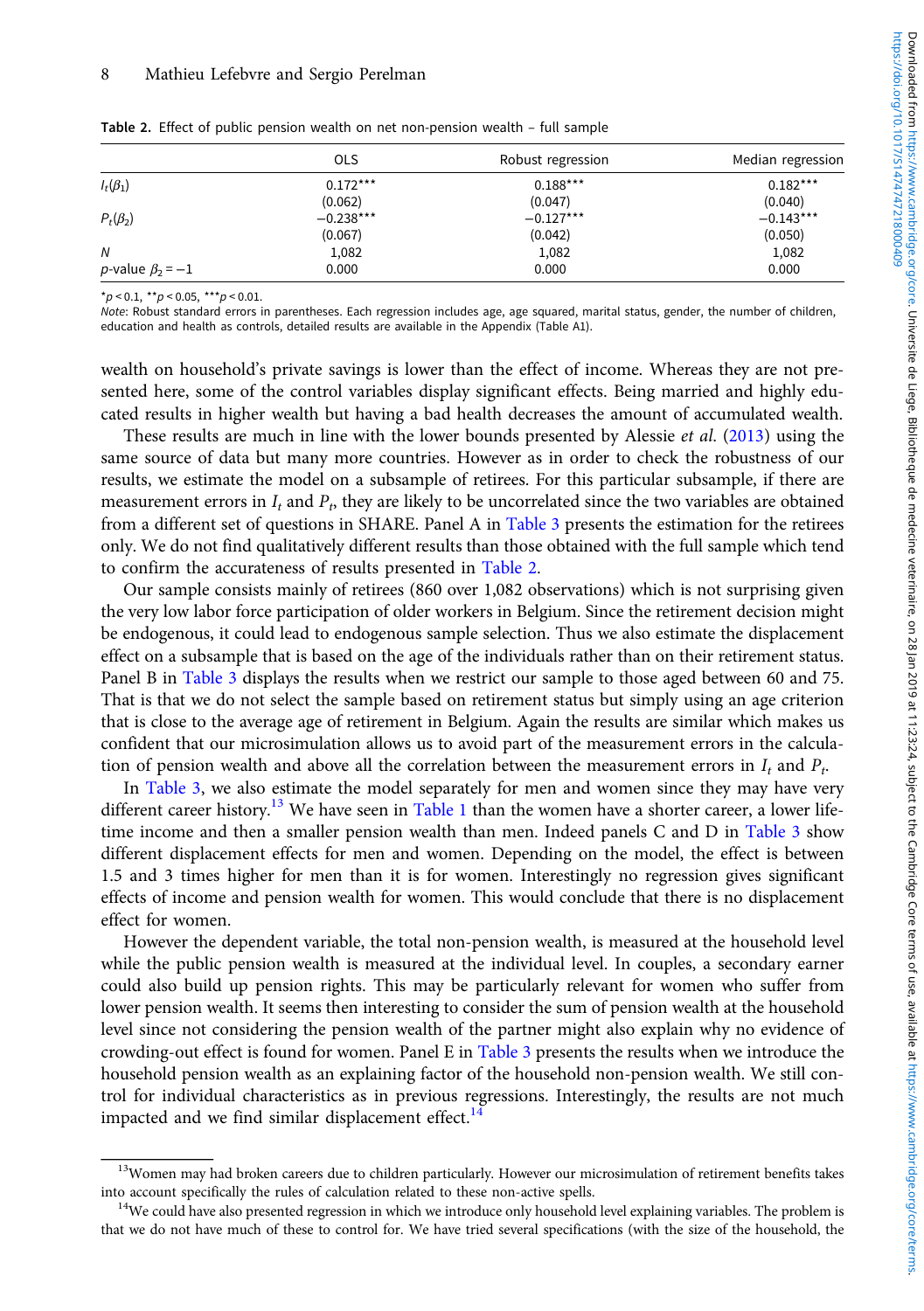|                        | <b>OLS</b>  | Robust regression         | Median regression |  |
|------------------------|-------------|---------------------------|-------------------|--|
|                        |             | A. Retired sample         |                   |  |
| $I_t(\beta_1)$         | $0.169***$  | $0.171***$                | $0.184***$        |  |
|                        | (0.060)     | (0.047)                   | (0.036)           |  |
| $P_t(\beta_2)$         | $-0.222***$ | $-0.121***$               | $-0.144***$       |  |
|                        | (0.073)     | (0.044)                   | (0.050)           |  |
| $\boldsymbol{N}$       | 860         | 860                       | 860               |  |
| p-value $\beta_2 = -1$ | 0.000       | 0.000                     | 0.000             |  |
|                        |             | B. Aged 60-75             |                   |  |
| $I_t(\beta_1)$         | $0.153***$  | $0.188***$                | $0.177***$        |  |
|                        | (0.067)     | (0.051)                   | (0.043)           |  |
| $P_t(\beta_2)$         | $-0.277***$ | $-0.132**$                | $-0.140*$         |  |
|                        | (0.101)     | (0.058)                   | (0.075)           |  |
| $\boldsymbol{N}$       | 682         | 682                       | 682               |  |
| p-value $\beta_2 = -1$ | 0.000       | 0.000                     | 0.000             |  |
|                        |             | C. Men                    |                   |  |
| $I_t(\beta_1)$         | $0.188***$  | $0.190***$                | $0.172***$        |  |
|                        | (0.072)     | (0.050)                   | (0.032)           |  |
| $P_t(\beta_2)$         | $-0.268**$  | $-0.141**$                | $-0.155**$        |  |
|                        | (0.113)     | (0.056)                   | (0.061)           |  |
| $\boldsymbol{N}$       | 572         | 572                       | 572               |  |
| p-value $\beta_2 = -1$ | 0.000       | 0.000                     | 0.000             |  |
|                        | D. Women    |                           |                   |  |
| $I_t(\beta_1)$         | $-0.166$    | 0.056                     | $-0.065$          |  |
|                        | (0.201)     | (0.165)                   | (0.157)           |  |
| $P_t(\beta_2)$         | $-0.008$    | $-0.059$                  | $-0.040$          |  |
|                        | (0.113)     | (0.099)                   | (0.096)           |  |
| $\boldsymbol{N}$       | 510         | 510                       | 510               |  |
| p-value $\beta_2 = -1$ | 0.000       | 0.000                     | 0.000             |  |
|                        |             | E. Full sample: household |                   |  |
| $I_t(\beta_1)$         | $0.148**$   | $0.170***$                | $0.184***$        |  |
|                        | (0.060)     | (0.046)                   | (0.038)           |  |
| $P_t(\beta_2)$         | $-0.237***$ | $-0.114***$               | $-0.128**$        |  |
|                        | (0.076)     | (0.044)                   | (0.051)           |  |
| $\overline{N}$         | 1,082       | 1,082                     | 1,082             |  |
| p-value $\beta_2 = -1$ | 0.000       | 0.000                     | 0.000             |  |
|                        |             |                           |                   |  |

<span id="page-8-0"></span>Table 3. Effect of public pension wealth on net non-pension wealth – subsamples and households

 $*_{p}$  < 0.1,  $*_{p}$  < 0.05,  $*_{p}$  < 0.01.

Note: Robust standard errors in parentheses. Each regression includes age, age squared, marital status, gender, the number of children, education and health as controls, detailed results are available in the Appendix (Tables A2 to A6).

## 6. Robustness tests and sensitivity analysis

One important aspect of our estimation is concerned with the measurement errors. Even if there is no correlated measurement error between  $I$  and  $P$ , there is still a possibility to have measurement error in P. This may causes an attenuation bias. As exposed above, Alessie et al. [\(2013](#page-12-0)) used the same SHARE data for a series of countries. They approximated the pension benefits by the individual expectation and they obtained counterintuitive results when they estimated the same model as ours. They push forward the effect of the correlation of measurement errors between the lifecycle income and the pension wealth to explain their results and they show that under the validity of the lifecycle model, by imposing that  $\beta_1 = 1$ , they are able to sign the bias associated with the measurement error problem. Their estimation of the displacement effect is still biased but it has the same sign as the true value. Our results exposed above do not seem to be affected by such a problem since we do not find counterintuitive results, especially regarding the sign of the coefficients associated to our variables of interest. This tends to show that the use of full microsimulation model reduce the effects of the measurement errors.

average age of the family members and the global income) and it usually gives similar results with a displacement effect around 18%. The results are available upon request.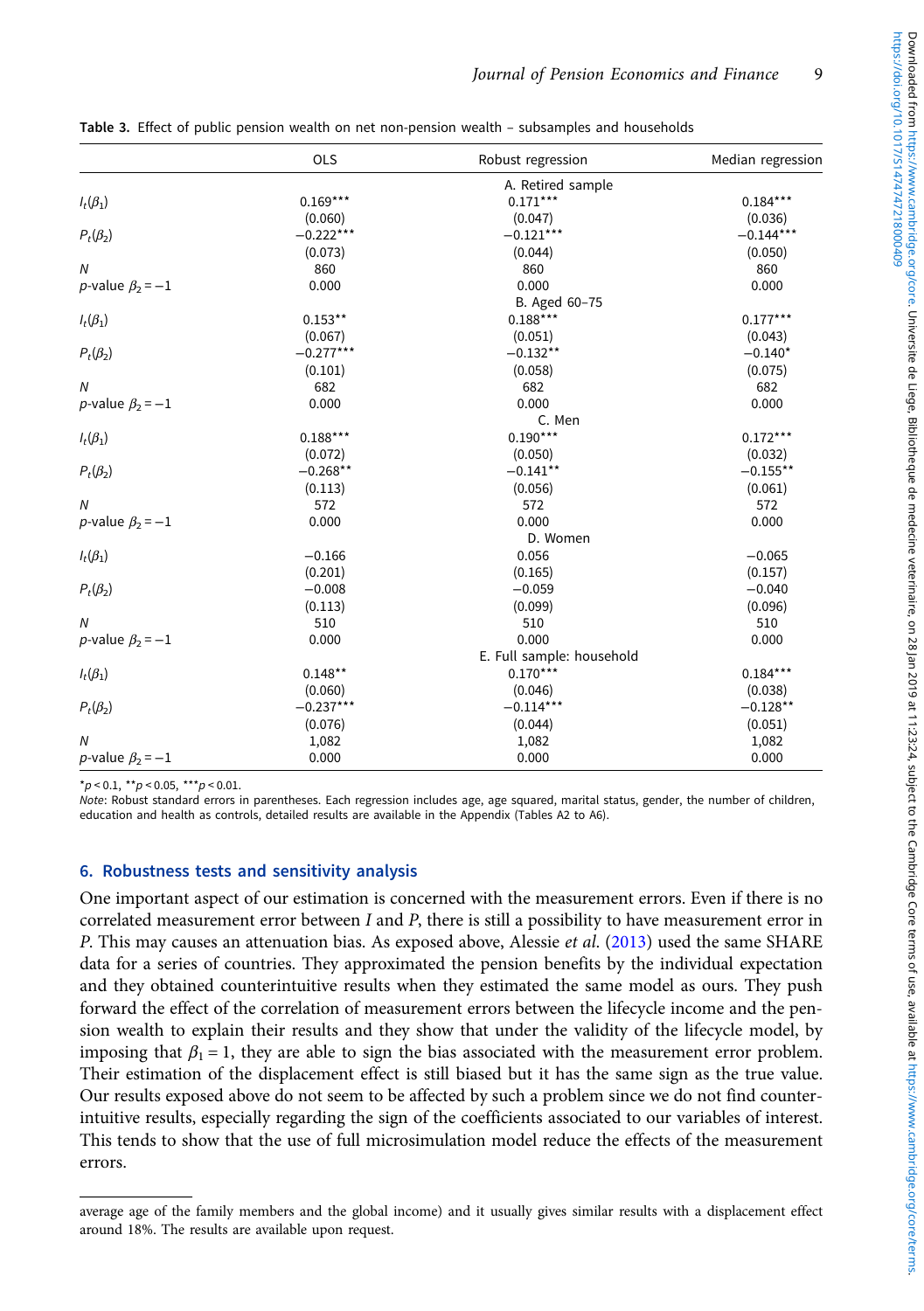|                             | Expected replacement rate |                        | Microsimulation        |  |
|-----------------------------|---------------------------|------------------------|------------------------|--|
|                             | $\beta_1 \neq 1$          | $\beta_1 = 1$          | $\beta_1 = 1$          |  |
| $I_t(\beta_1)$              | $-0.018**$<br>(0.007)     |                        |                        |  |
| $P_t(\beta_2)$              | $-0.070$<br>(0.046)       | $-0.600***$<br>(0.063) | $-0.599***$<br>(0.063) |  |
| N<br>p-value $\beta_2 = -1$ | 1,056<br>0.000            | 1,056<br>0.000         | 1,082<br>0.000         |  |

Table 4. Effect of public pension wealth (median regression) based on expected replacement rate + constrained linear regression

 $*_{p}$  < 0.1,  $*_{p}$  < 0.05,  $*_{p}$  < 0.01.

Note: Robust standard errors in parentheses. Each regression includes age, age squared, marital status, gender, the number of children, education and health as controls, detailed results are available in the Appendix (Table A7).

However for sake of comparison, we also estimated the displacement effect using the same pension wealth obtained through the use of the expected replacement rate. This is done in a complete specification as presented above and in a constrained linear regression model. In addition, we present the same constrained model when we use our pension wealth obtained through the microsimulation model. The results in Table  $4$  show that indeed when we use their approach to estimate  $P$ , we obtain counterintuitive results with  $I_t$  being negative and significant and  $P_t$  not significant. Once we constraint  $\beta_1$  to be equal to one, we obtain a significant displacement effect but it is much bigger and close to the one obtained in Alessie et al. ([2013](#page-12-0)). When we run the same constraint regression with our definition of pension wealth, we still obtain a high displacement effect. These results show the importance of correctly measuring the flow of income from the work career and the pension system. It appears that our strategy to rely on full microsimulation model allows us to circumvent part of the problems related to the measurement errors.

In [Table 5](#page-10-0), we perform a series of additional robustness tests. First we make the distinction between financial and non-financial wealth. Financial wealth, because of its narrowed nature and because it is more dependent on contemporaneous situation, may be unable to detect crowding-out effects, as pen-sion wealth is accumulated over a long period (Gale, [1998;](#page-12-0) Alessie et al., [2013](#page-12-0)). However Hurd et al. [\(2012\)](#page-12-0) argued that since financial wealth is more liquid it can then be easily displaced by pension wealth. Our results are in accordance with Gale ([1998\)](#page-12-0) and we find a smaller offset when we use a narrowed definition of wealth.

Finally, in [Table 6](#page-10-0), we test for the addition of other covariates that might be relevant in determining non-pension wealth. Since our results so far are qualitatively identical we run these last regressions for the full sample and present only median regressions. First individuals may have different tastes for saving or, saying differently, have different risk preferences. Risk averse individuals are likely to delay retirement age and save more for retirement than risk lovers. We introduce self-declared indi-vidual risk preferences taken from a question in SHARE.<sup>15</sup> Vieider et al. ([2015](#page-13-0)) have shown that selfdeclared measure of risk preferences are good measures of the true risk preferences. We introduce a dummy variable equal to 1 if the individual is risk averse. We also control for the partner situation and add in column 2 a dummy variable equal to 1 if the partner is still working and if his/her level of education is higher than 12 years of education in total. Following Alessie et al. [\(2013](#page-12-0)) we control for whether the individual has ever received inheritances or gifts worth more than 5,000 euros as well as for the amount received. In columns 1, 2 and 3, our results show that the displacement effect is still in the same range as in [Table 2](#page-7-0) and significantly different from 0.

<sup>&</sup>lt;sup>15</sup>The question is 'Which of the statements on the card comes closest to the amount of financial risk that you are willing to take when you save or make investments?: 1. Take substantial financial risks expecting to earn substantial returns; 2. Take above average financial risks expecting to earn above average returns; 3. Take average financial risks expecting to earn average returns, or 4. Not willing to take any financial risks'. We only consider as risk averse those individuals who selected answer 4.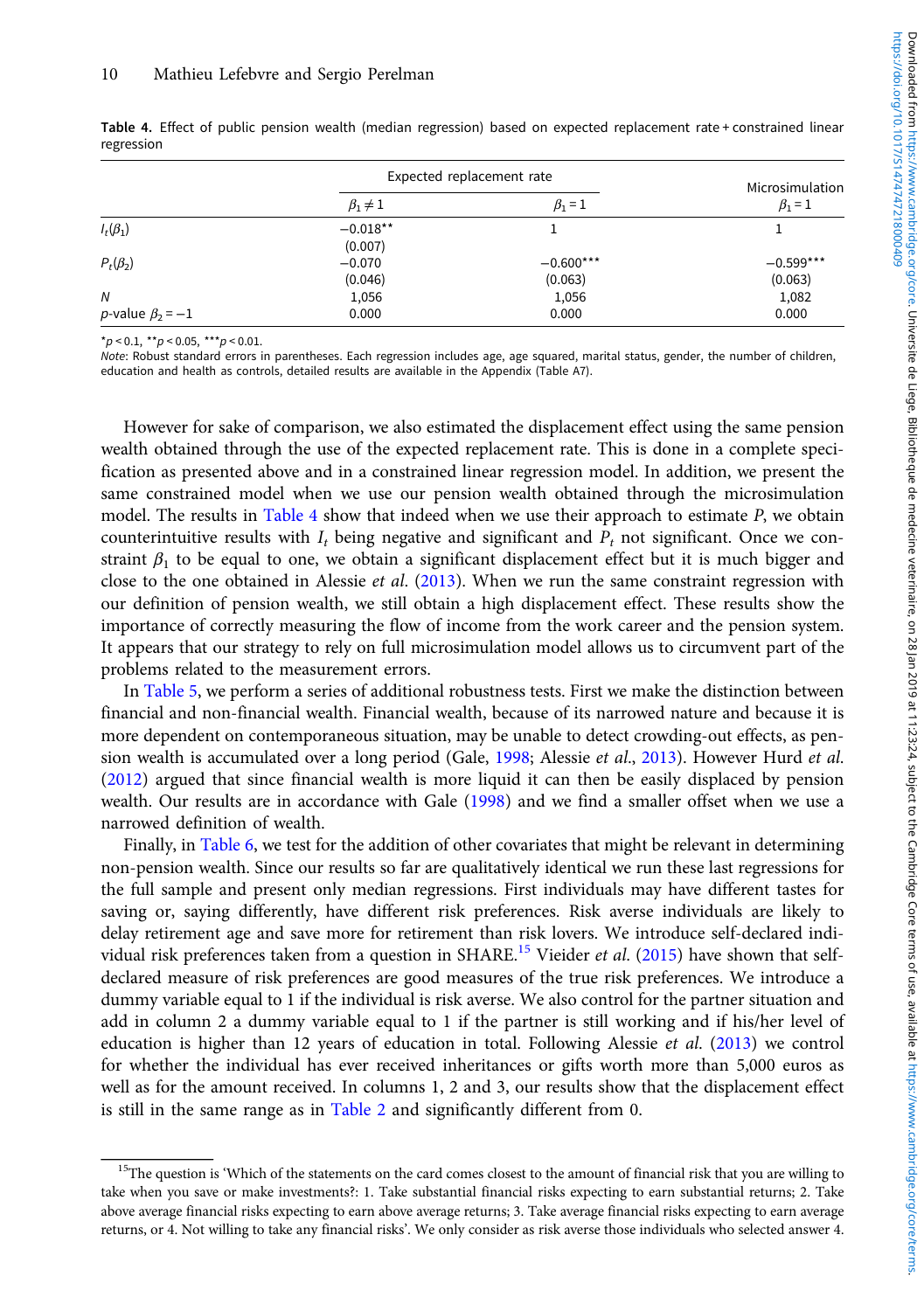|                        | <b>OLS</b>          |                         | Robust regression    |                         | Median regression     |                         |
|------------------------|---------------------|-------------------------|----------------------|-------------------------|-----------------------|-------------------------|
|                        | Financial<br>wealth | Not financial<br>wealth | Financial<br>wealth  | Not financial<br>wealth | Financial<br>wealth   | Not financial<br>wealth |
| $I_t(\beta_1)$         | 0.063               | $0.109***$              | $0.041***$           | $0.145***$              | $0.040***$            | $0.155***$              |
| $P_t(\beta_2)$         | (0.061)<br>$-0.052$ | (0.036)<br>$-0.186***$  | (0.013)<br>$-0.023*$ | (0.034)<br>$-0.101***$  | (0.012)<br>$-0.028**$ | (0.025)<br>$-0.099***$  |
|                        | (0.051)             | (0.041)                 | (0.014)              | (0.030)                 | (0.014)               | (0.032)                 |
| N                      | 1,082               | 1,082                   | 1,082                | 1,082                   | 1,082                 | 1,082                   |
| p-value $\beta_2 = -1$ | 0.000               | 0.000                   | 0.000                | 0.000                   | 0.000                 | 0.000                   |

<span id="page-10-0"></span>Table 5. Effect of public pension wealth on net financial and real wealth – full sample

 $*_{p}$  < 0.1,  $*_{p}$  < 0.05,  $*_{p}$  < 0.01.

Note: Robust standard errors in parentheses. Each regression includes age, age squared, marital status, gender, the number of children, education and health as controls, detailed results are available in the Appendix (Table A8).

Table 6. Effect of public pension wealth on net non-pension wealth – adding covariates and interactions (median regressions)

|                                | $\scriptstyle{(1)}$<br><b>Risk</b><br>aversion | (2)<br>Partner's<br>characteristics | (3)<br><b>Inheritances</b> | (4)<br>Low<br>educated | (5)<br>High<br>educated | (6)<br>Married | (7)<br>Not<br>married |
|--------------------------------|------------------------------------------------|-------------------------------------|----------------------------|------------------------|-------------------------|----------------|-----------------------|
| $I_t(\beta_1)$                 | $0.173***$                                     | $0.181***$                          | $0.185***$                 | 0.248                  | $0.176***$              | $0.195**$      | 0.102                 |
|                                | (0.038)                                        | (0.041)                             | (0.037)                    | (0.231)                | (0.049)                 | (0.079)        | (0.156)               |
| $P_t(\beta_2)$                 | $-0.144***$                                    | $-0.144***$                         | $-0.138***$                | $-0.178$               | $-0.207**$              | $-0.148**$     | $-0.018$              |
|                                | (0.054)                                        | (0.052)                             | (0.049)                    | (0.120)                | (0.106)                 | (0.067)        | (0.112)               |
| N                              | 1,082                                          | 1,082                               | 1,082                      | 265                    | 314                     | 794            | 288                   |
| <i>p</i> -value $\beta_2 = -1$ | 0.000                                          | 0.000                               | 0.000                      | 0.000                  | 0.000                   | 0.000          | 0.000                 |

 $*_{p}$  < 0.1,  $*_{p}$  < 0.05,  $*_{p}$  < 0.01.

Note: Robust standard errors in parentheses. Each regression includes age, age squared, marital status, gender, the number of children, education and health as controls, detailed results are available in the Appendix (Table A9).

Finally, we go one more step forward in identifying different response of household wealth to pensions benefit according to two specific dimensions: education and marital status. As shown in previous works (see Gale, [1998](#page-12-0); Engelhardt and Kumar, [2011](#page-12-0); Alessie et al., [2013\)](#page-12-0), the displacement effect can be different according to the level of education. Especially, the question of financial literacy (expected to be highly correlated to the level of education) may be important in explaining the various plans for retirement (Solomon, [1975](#page-13-0); Bernheim and Garrett, [1996](#page-12-0); Haurin et al., [1996;](#page-12-0) Bernheim, [1998](#page-12-0) and Laibson et al., [1998\)](#page-12-0). There can be substantial variation across individuals in the displacement of pensions to saving, with the bulk of crowd-out occurring in the upper levels of education. In Table 6, we split our sample according to education and report the estimate for the low and high level of education.<sup>16</sup> We find that the displacement effect is not significantly different from 0 for the less educated individuals. This tends to confirm previous results that show that less educated people would be less financially literate and thus less able to correctly plan for retirement.

In Table 6, we also look at the differentiated displacement effect according to the marital status. The last columns show that there is no significant displacement effect for the non-married individuals but a significant one for the married. This is surprising but [Section 2](#page-2-0) has shown how being married or not may affect the pension benefit calculation. Furthermore pension wealth inequality can be higher among two-partner households than among single households. Indeed the two-partners households with one single-earner are generally more liquidity constrained than single individuals and will be more affected by a potential reduction of their pension benefits. On the contrary, the two-earner households are less liquidity constrained and a reduction of pensions should trigger saving reaction.

<sup>&</sup>lt;sup>16</sup>This is similar to interact all covariates with the level of education.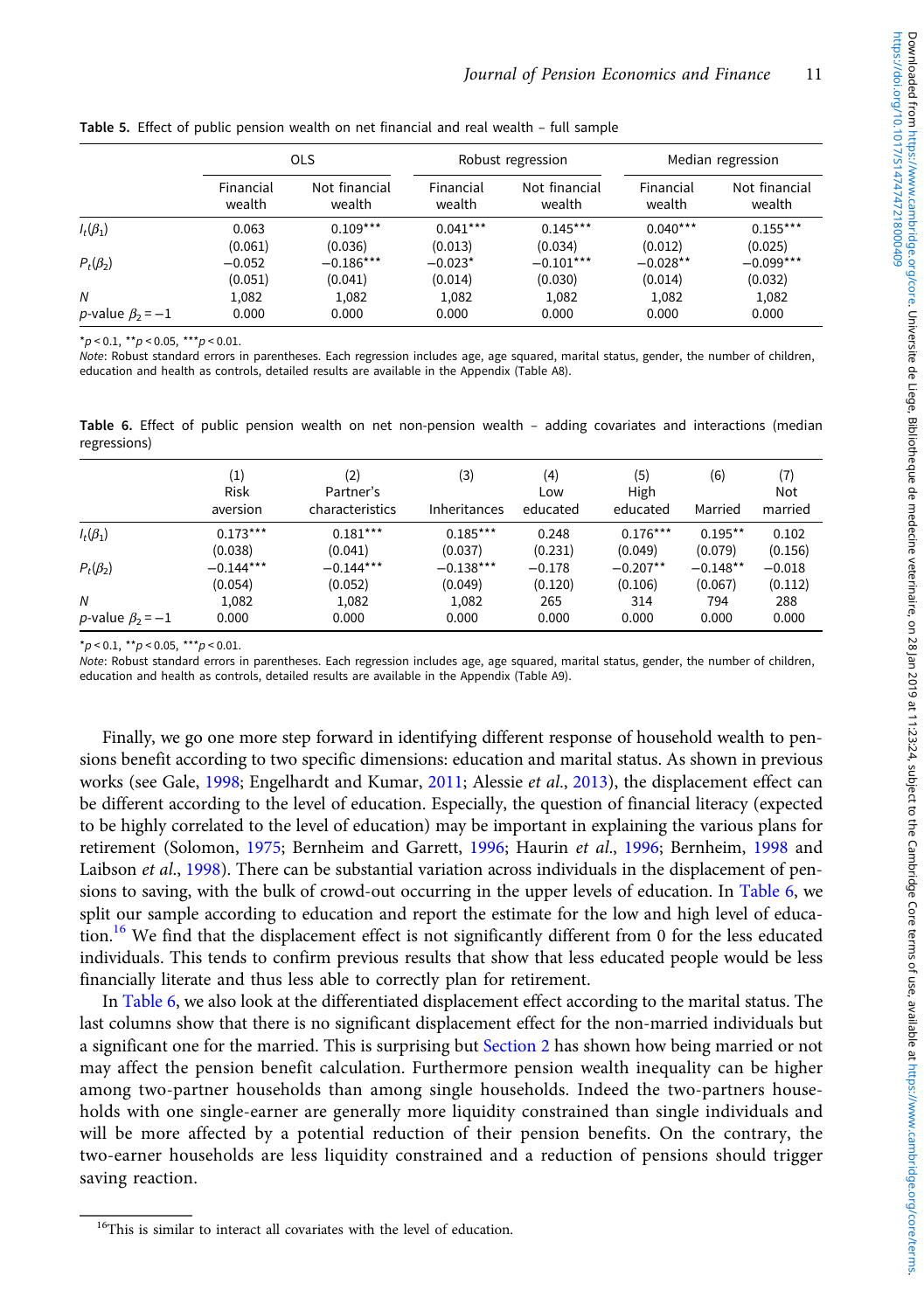# <span id="page-11-0"></span>7. Conclusion

This paper provides new evidence about the displacement effect of public pensions on household wealth. We use an original microsimulation model developed to calculate public pension entitlements in Belgium that is based on SHARE data. Using current (wave 2) and retrospective information on lifetime earnings (SHARELIFE) from the SHARE data, we are able to provide convincing estimates of pension wealth both for working and retired individuals.

Our results suggest a displacement effect of roughly 20% (depending on the retained specification) for every additional euro of public pension wealth. This level confirmed lower bounds obtain by previous works when trying to get rid of measurement errors issues (see Attanasio and Brugiavini, [2003](#page-12-0); Hurd et al., [2012;](#page-12-0) Alessie et al., [2013\)](#page-12-0). It is also much lower than previous results obtained with US data (Feldstein, [1974;](#page-12-0) Gale, [1998;](#page-12-0) Attanasio and Rohwedder, [2003\)](#page-12-0). These estimates indicate that pension wealth in Belgium is a small but imperfect substitute for household savings. It contradicts the basic prediction of a life-cycle model. We also show that the displacement effect is much lower (and not significant) for women which was expected given their low labor force participation. Also, we find a similar effect if we take households' variables instead of individuals' ones.

The implications of the results are important on a methodological ground where they show that it is important obtain accurate measures of pension wealth and present value of past and future earnings. They are also important for the debate on pension reforms and especially the impact that such reforms might have on the retired welfare. Belgium, like other European countries, is in the process of deeply reforming its pension system. The last reforms are heading to an increase of the mandatory age of retirement but also to a reduction of generosity. Our results show that there is a crowding out effect of public pensions on household's savings such that people when entitled to pension benefits decrease their savings. This means that any reforms, if not anticipated, could have impact on the individual welfare. If a reduction in public pension benefit is not followed by a (high enough) increase of savings, this means that the individuals do not save enough to keep a standard of living as high as current retired people. In order to avoid such situation, reforms which would affect individuals' pension rights must be announced several years in advance. In this way, people will have the opportunity to adjust wealth accumulation for retirement. Alternatively one can think of incentive programs toward saving that would compensate the loss of future revenue.

## Supplementary material

The supplementary material for this article can be found at <https://doi.org/10.1017/S1474747218000409>

Author ORCIDs. D Mathieu Lefebvre, [0000-0002-7536-8323](http://orcid.org/0000-0002-7536-8323).

Acknowledgements. The authors would like to thank the editor and one anonymous referee for very helpful comments. They would like to thank also participants of seminars at GATE-CNRS, Antwerp University and the Belgian SHARE users' workshop 2017. The financial support from the Belgian Science Policy Office (BELSPO) research project CRESUS is gratefully acknowledged. This paper uses data from SHARE waves 2 and 3 (SHARELIFE) (10.6103/SHARE.w2.260, 10.6103/SHARE.w3.100, 10.6103), see Börsch-Supan et al. (2013) for methodological details. The SHARE data collection has been primarily funded by the European Commission through FP5 (QLK6-CT-2001-00360), FP6 (SHARE-I3: RII-CT-2006-062193, COMPARE: CIT5-CT-2005-028857, SHARELIFE: CIT4-CT-2006-028812) and FP7 (SHARE-PREP: no. 211909, SHARE-LEAP: no. 227822, SHARE M4: no. 261982). Additional funding from the German Ministry of Education and Research, the U.S. National Institute on Aging (U01\_AG09740-13S2, P01\_AG005842, P01\_AG08291, P30\_AG12815, R21\_AG025169, Y1-AG-4553-01, IAG\_BSR06-11, OGHA\_04-064) and from various national funding sources is gratefully acknowledged (see [http://www.share-project.org\)](http://www.share-project.org).

#### References

Alessie RJM, Kapteyn A and Klijn F (1997) Mandatory pensions and personal savings in the Netherlands. De Economist 145, 291–324.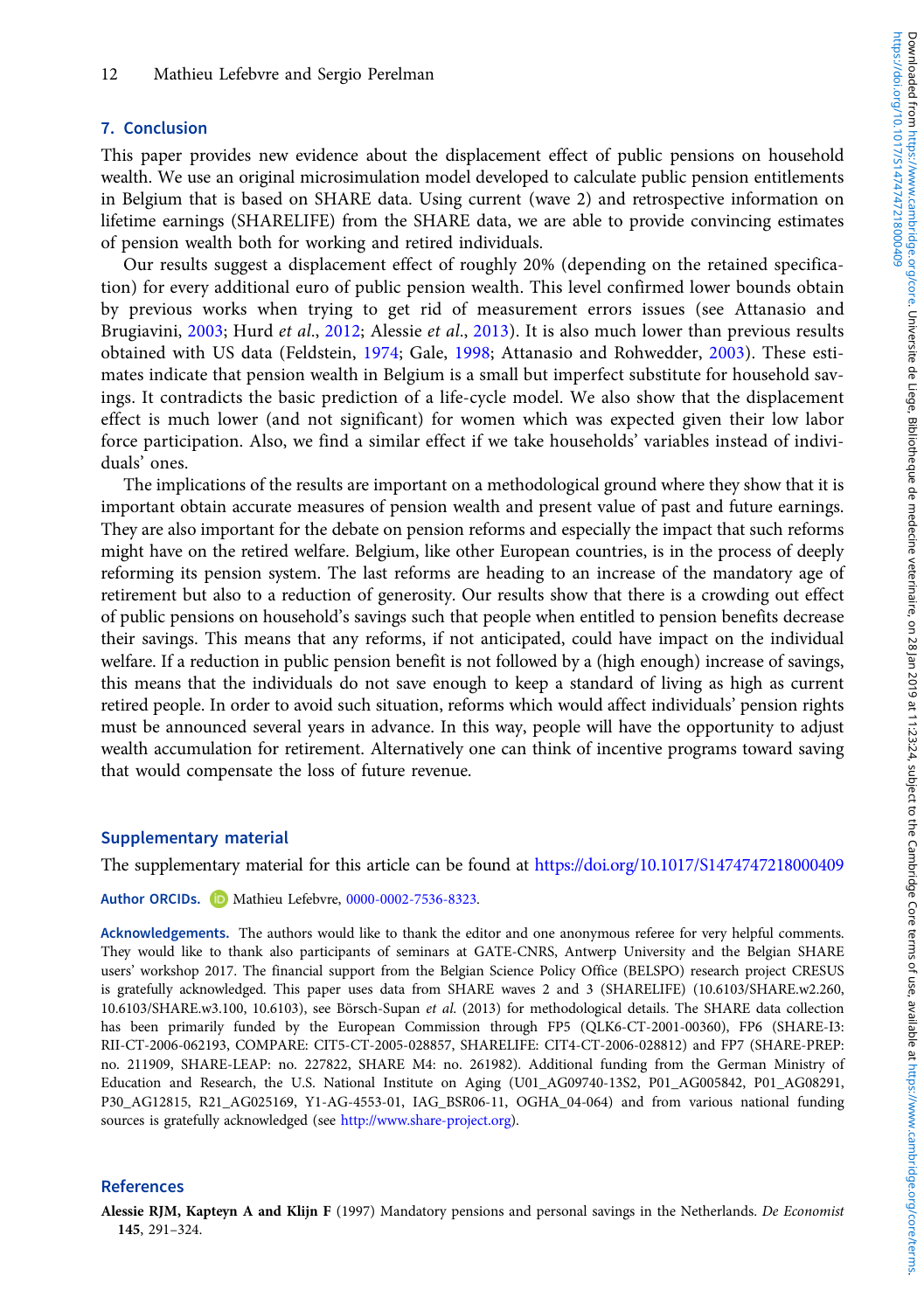- <span id="page-12-0"></span>Alessie R, Angelini V and van Santen P (2013) Pension wealth and household savings in Europe: evidence from SHARELIFE. European Economic Review 63(C), 308–328.
- Attanasio O and Brugiavini A (2003) Social security and households' saving. The Quarterly Journal of Economics 118(3), 1075–1119.
- Attanasio O and Rohwedder S (2003) Pension wealth and household saving: evidence from pension reforms in the United Kingdom. American Economic Review 93, 1499–1521.
- Bernheim BD (1998) Financial literacy, education, and retirement saving. In Mitchell OS and Schieber SJ (eds), Living with Defined Contribution Pensions. Philadelphia: University of Pennsylvania, pp. 38–68.
- Bernheim BD and Garrett DM (1996) The determinants and consequences of financial education in the workplace: Evidence from a survey of households. NBER Working Paper No. 5667, Cambridge, MA.
- Blanchet T, Dubois Y, Marino A and Roger M (2016) Patrimoine privé et retraite en France. PSE Working Papers 2016-03. Christelis D (2011) Imputation of missing data in waves 1 and 2 of SHARE. SHARE Working Paper Series 01-2011.
- Dellis A, Desmet R, Jousten A and Perelman S (2004) Micro-modeling of retirement in Belgium. In Gruber J and Wise D (eds), Social Security Programs and Retirement Around the World: Micro-Estimation. Chicago: NBER and The University of Chicago Press, pp. 41–98.
- Dicks-Mireaux L and King M (1984) Pension wealth and household savings: tests of robustness. Journal of Public Economics 23, 115–139.
- Engelhardt G and Kumar A (2011) Pensions and household wealth accumulation. Journal of Human Resources 46, 203-236.
- Feldstein M (1974) Social security, induced retirement, and aggregate capital accumulation. Journal of Political Economy 82, 905–926.
- Feldstein M and Pellechio A (1979) Social security and household wealth accumulation: new microeconometric evidence. Review of Economics and Statistics 61, 361–368.
- Gale W (1998) The effects of pensions on household wealth: reevaluation of theory and evidence. Journal of Political Economy 106, 706–723.
- Gruber J and Wise D (2004) Social security programs and retirement around the World: Microestimation. University of Chicago Press and NBER.
- Gruber J and Wise D (2007) Social security programs and retirement around the World: Fiscal implications of reforms. University of Chicago Press and NBER.
- Haurin DR, Hendershott PH and Wachter SM (1996) Wealth accumulation and housing choices of young households: an exploratory investigation. Journal of Housing Research 7(1), 33–57.
- Hubbard G (1986) Pension wealth and individual saving: some new evidence. Journal of Money, Credit and Banking 18, 167–178.
- Human Mortality Database (2015) University of California, Berkeley (USA), and Max Planck Institute for Demographic Research (Germany). Available at <http://www.mortality.org> or [www.humanmortality.de](http://www.humanmortality.de) (data downloaded on September 2015).
- Hurd M, Michaud PC and Rohwedder S (2012) The displacement effect of public pensions on the accumulation of financial assets. Fiscal Studies 33, 107–128.
- INASTI-RSVZ (2017) Social Security Self-employed Entrepreneurs, Brussels. Available at <http://www.inasti.be/fr/pensions>.
- Jappelli T (1995) Does social security reduce the accumulation of private wealth? Evidence from Italian survey data. Ricerche Economiche 49, 1–31.
- Jousten A and Lefebvre M (2013) Retirement incentives in Belgium: estimations and simulations using SHARE data. De Economist 161, 253–276.
- Jousten A, Perelman S, Segismondi F and Tarantchenko E (2012) Accrued pension rights in Belgium: micro-simulation of reforms. International Journal of Microsimulation 5, 22–39.
- Jousten A, Lefebvre M and Perelman S (2016) Health status, disability, and retirement incentives in Belgium. In Wise D (ed.) Social Security Programs and Retirement Around the World: Disability Insurance Programs and Retirement. Chicago: NBER and The University of Chicago Press, pp. 179–209.
- Klump R and Kim S (2010) The effects of public pensions on private wealth: evidence on the German savings puzzle. Applied Economics 42, 917–1926.
- Kotlikoff L (1979) Social security and equilibrium capital intensity. The Quarterly Journal of Economics 93, 233-253.
- Lachowska M and Myck M (2015) The Effect of Public Pension Wealth on Saving and Expenditure. Upjohn Institute Working Paper No. 15-223.
- Laibson D, Repetto A and Tobacman J (1998) Self-control and saving for retirement. Brookings Papers on Economic Activity 1998(1), 91–196.
- Little R and Rubin D (2002) Statistical Analysis with Missing Data, 2nd Edn. New York: John Wiley.
- ONP-RVP (2016) Statistiques annuelle des bénéficiaires de prestations 2016. Office Nationale des Pensions, Brussels. Available at [http://www.onprvp.fgov.be/RVPONPPublications/FR/Statistics/Annual2016/FR\\_Statistique\\_2016.pdf](http://www.onprvp.fgov.be/RVPONPPublications/FR/Statistics/Annual2016/FR_Statistique_2016.pdf).
- PDOS-SDPSP (2016) Service des Pensions du Secteur Public. Rapport annuel 2015, Brussels. Available at [http://pdos-sdpsp.](http://pdos-sdpsp.fgov.be/fr/pdf/publications/sdpsp_rapportannuel_2015.pdf) [fgov.be/fr/pdf/publications/sdpsp\\_rapportannuel\\_2015.pdf](http://pdos-sdpsp.fgov.be/fr/pdf/publications/sdpsp_rapportannuel_2015.pdf).